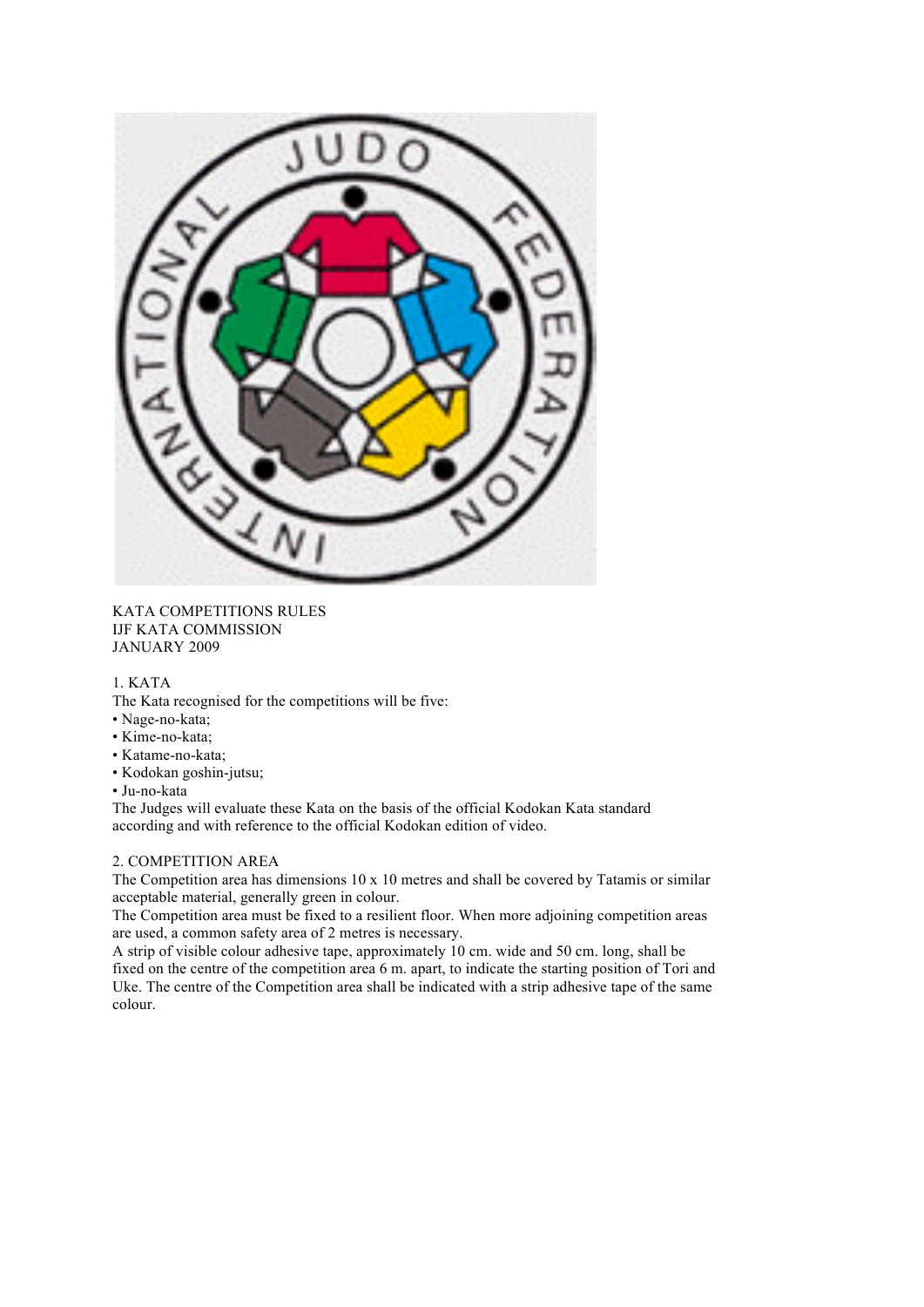

# 3. SCORE PROJECTION

During the competition, the scores of the Championship should be projected on a screen generally behind the IJF Delegates Table in order to give to the competitors the possibility to know the scores after their demonstration.

## 4. PARTECIPANTS

Each federation may enter up to a maximum of 2 couples per Kata, totalling up to a maximum of 10 couples. The competitors can only participate in one Kata.

The competitors must be of the same nationality as the country which enters them.

Competitors who have double nationality can only represent 1 participating country.

When a competitor changes nationality, he must wait 3 years before he can represent the new country, unless the two countries concerned (the old country and the new country) agree to authorize his entry for the new nationality and this is accepted by the IJF (According to the Olympic charter Art. 42).

Participants are to be 18 years of age and over, ranking 1st Dan or over.

Couples can be composed of either 2 males, 2 females, or a male and a female.

#### 5. UNIFORM

Strongly made in cotton or similar material, in good condition (without rent or tear): the competitions will be held in white judogi.

The jacket shall be long enough to cover the thighs and shall at a minimum reach to the fists when the arms are fully extended downwards at the sides of the body. The body of the jacket shall be worn with the left side crossed over the right and shall be wide enough to have a minimum overlap of 20 cm. at the level of the bottom of the rib-cage.

The sleeves of the jacket must reach to the wrist joint at the maximum and 5 cm above the wrist joint at the minimum. A space of 10-15 cm. shall exist between the sleeve and the arm, along the entire length of the sleeve.

The trousers shall be long enough to cover the legs and shall at the maximum reach the ankle joint and at the minimum 5 cm. above the ankle joint. A space of 10-15 cm. shall exist between the trouser leg and the leg along the entire length of the trouser leg.

The belt is black, 4 to 5 cm wide and long enough to go twice around the waist and leave 20 to 30 cm protruding from each side of the knot when tied.

Female competitors shall wear under the jacket a plain white T-shirt, with short sleeves, rather strong, long enough to be worn inside the trousers.

IJF Kata Championship back number must be applied on the back of the jacket: no old back numbers are allowed.

Zori or mules are part of the uniform.

Acceptable markings:

- National emblem on left breast of jacket maximum size 100 cm2

- Manufacturer's trade mark on bottom-front of the jacket, on bottom front of the left leg

of the trousers and on the belt. Maximum size 20 cm2

- Shoulder markings from collar, across shoulder down the arm on both sides of the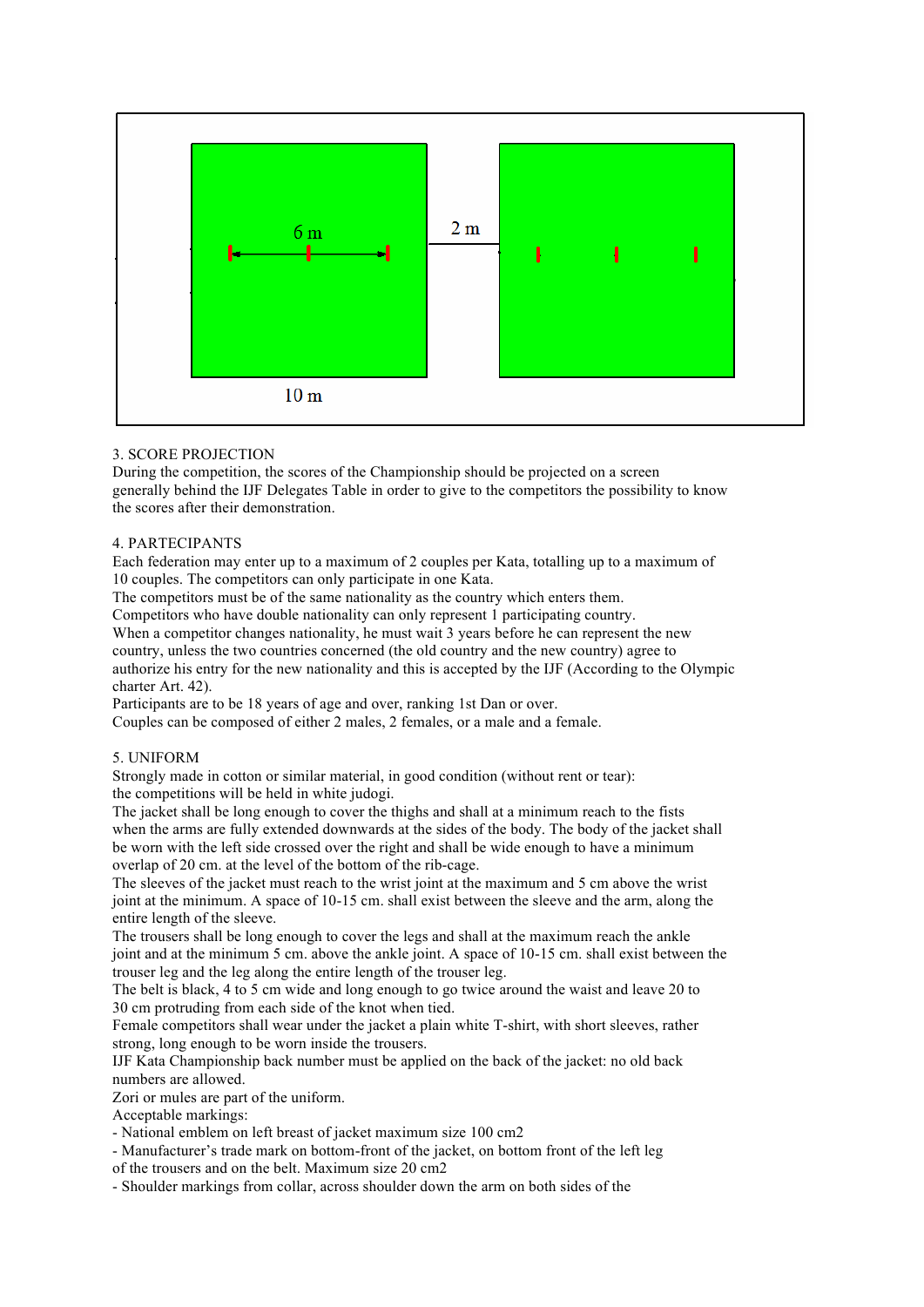jacket with the same advertising or national colours on both sides. Maximum length  $=$ 25 cm – Maximum width 5 cm.

# 6. HYGIENE

- a) The judogi shall be clean, dry and without unpleasant odour.
- b) The nails of the feet and hands shall be cut short.
- c) The personal hygiene of the athletes shall be of a high standard
- d) Long hair has to be bound with an elastic band.
- e) Spectacles, jewellery pieces are prohibited.
- f) Make up is not allowed.

## 7. JUDGES

Each Kata shall be evaluated by five judges under the supervision of the IJF Kata Commission. The five judges will be positioned on the Shomen side and they will seat at about 1 m distance each other.

The position of the five judges will be the same for all the competition.

If one judge is temporary replaced, he will take place in the same original position when he reenters the competition.

A Judge cannot be a competitor.

# 8. KATA EVALUATION SYSTEM

Each judge will award points on the official IJF scoring sheet. The Maximum points and the Minimum Points awarded for each technique (included open and close ceremony) are cancelled and the remaining three are totalled to get the final score.

Each technique is evaluated with the following method:

- Open and close ceremony and each technique are evaluated with a maximum positive score of 10 points.

The positive score is decreased by mistakes marking crosses on the scoring sheet:

- Small: value of the mistake  $= 1$ 

maximum number of crosses  $= 2$ 

- Medium: value of the mistake  $= 3$ 

maximum number of crosses  $= 1$ 

- Big or wrong technique : The score starts from 5 instead of 10

maximum number of crosses  $= 1$ 

(Small and medium can be added if necessary).

Forgotten technique: the score of the technique is Zero and the total score of Kata is

halved. If the forgotten technique is more than one, Zero score

will be given to the technique but total score will be not halved

again.

If halved total value is not a whole number, approximation in defect will be applied.

A global evaluation of the Kata will be given in the row : fluidity, course and rhythm with a

positive score from 0 to 10. If there is a forgotten technique this score shall be Zero.

For Nage no Kata right and left techniques will be evaluated globally (only one score).

The resulting scores correspond to the following judgements:

1-2 Poor

3-4 Nearly correct

5-6 Correct

7-8 Good

9-10 Excellent

In case of equal score between pairs the following criteria will be applied:

- total value of big mistakes. Wins who makes less mistakes;

if still equal score, total value of medium mistakes will be considered. Wins the pair who makes less mistakes;

if still equal score, total value of small mistakes will be considered. Wins the pair who makes less mistakes;

if still equal score the score of fluidity will decide. Wins the pair who has a better score.

The top three pairs with the maximum points in every Kata, will compete in the finals. The pair with the maximum points will be awarded the gold medal and will be the International Champion for that Kata.

The couple with the second maximum points will be awarded the silver medal; and the third, the